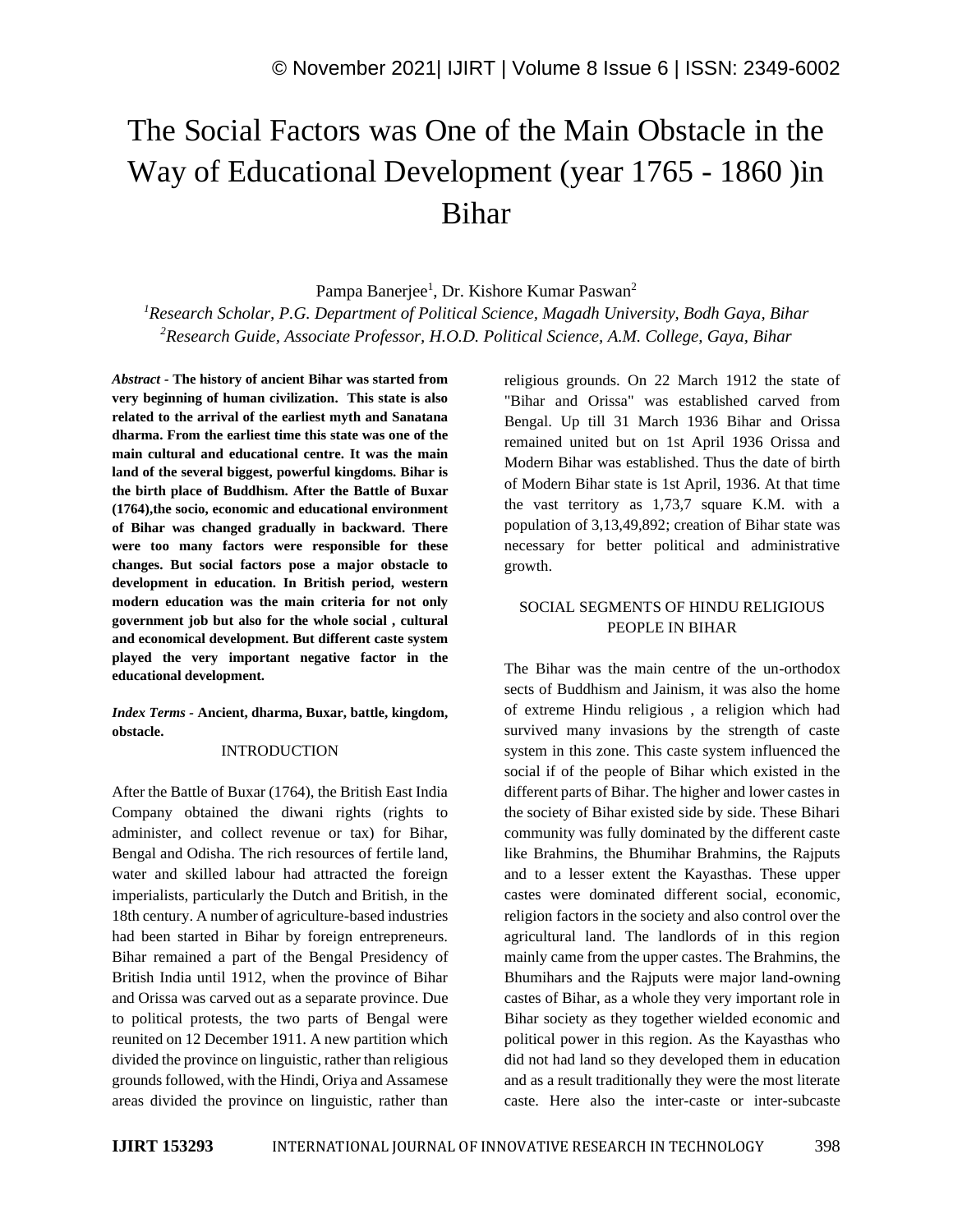marriages and inter-dining were totally out of question. Due to lack of adequate scientific growth and modem education the customs, manners and thinking of the peoples were traditional and rigid. The concept of pollution and purity was subsisted. The lower caste people were strictly maintain the caste system. In higher classes society the pardah and rigorous seclusion of women in were very common. There also noticed the early marriage in boys and girls in the all society. society. The custom of Sati was in vogue. So there observe ill-lit and dim Bihari society picture which painted with innumerable orthodoxies.

Although the Hindus, the Brahmans and the Rajputs enjoyed the highest status in the society. Brahmins caste were also sub divided into the Saraswats, the Kanyakubjas, the Maithils and the Sakawipis. They were envolved in numerous types of occupations like agriculture, wholesale trade, teaching, priesthood, and even cooking. In some districts the Brahmans enjoyed High-social prestige while in other districts the Rajputs were hold at the top of the social rank. The Brahmans were involved in learning and teaching of the Vedic texts and Puranas and also keep on a higher social prestige. The Maithil Brahmins were neatly oriented towards orthodox Sanskrit culture and were almost unblemished by outside influences. The presence of the Darbhanga Maharaj, their financier and a Maithili Brahmin himself, hold most of them to reach of Western influence. After that, in 1860 when the estate came under the Court of Wards, that was the time, when the death of Maharaja Maheshwara Singh, the economic condition needs to forced to many Maithil Brahmins to accept Western Education and as well as the releated culture, that was a key to developed the administrative and professional positions. Actually the Maithil Brahmins were mostly involved in the traditional learning system and disinclined to English education or Western learning. The Bhumihars or Babhans were the main cultivators of the Bihar. They were belongs to the Largest caste society. The word Bhumihars or Babhans taken from Sanskrit that meaning "those who seize the earth". These caste people were very much releated with the agricultural system and land-owning caste. Few Maharajas like those of Bettiah in Champaran, Tikari in Gaya and Hatwa in Saran were the Bhumihar or Babhans by caste.also it is followed in some zamindars like Amawana, Maksudpur, Madhubani, Sheohar, Sursand, Pakur, Maheshpur belonged to them. They were very much well developed in economically but less developed in education and only few of them adopted the Western education till the end of the 19th century.

Another large caste was the Rajput in Bihar. They arrived from different parts of the Bihar in early time. They claimed they were Brahmanical origin and also they considered themselves as twice bom and superior to Bhumihars. Their main jobs was cultivation and agricultural thikadars. Their pride of the blood together with a strong passion for fields of sports and also dislike the peaceful and prosaic means of earning a livelihood were the characteristics of the Rajpoot. They were mostly involved in the British police and army force. They had one special characteristics was that they strongly clung to their traditional beliefs and also and Risley wrote that the "These notions lead them to regard education in much the same light as a medieval warrior looked upon the clerkly studies of his time. For this reason the Rajputs as a body have rather dropped behind in the modem struggle for existence, where book learning counts far more than strength of arm..." ( Ibid. P.179).In the Bihari Hindu society the Kayasthas among all castes of Bihar, felt the realization of the necessity to education as it may be in the Mughal period learning of Persian language which enabled them to monopolise the offices of finance and correspondence. Same wise they felt to need the acceptance of the western language also, who along with Brahmins,formed the traditional educated class of the Bihari Hindu Society. Kayasthas were not like the land magnate like Bhumihars and the Rajputs. As a result, they became the traditional salaried class. Due to the change in the political power from Mughal empire to British the total environment of the education as well as administration system converted into English language. As a result, the English language education is compulsion for them rather than any choice. After that they can understand the value and benefits of English language education. As a result getting the government service jobs were very easy to them. Due to this reason the Kayasthas were found in all the classes of English educational institutions and in higher university examinations too, they got the distinction marks also. In 1872 the Patna College published the result of the bachelor of arts of the three Bihari, who were all Kayasthas. Also, among the passed Bihari entrance candidates from the Patna Collegiate School and also from the different Zillah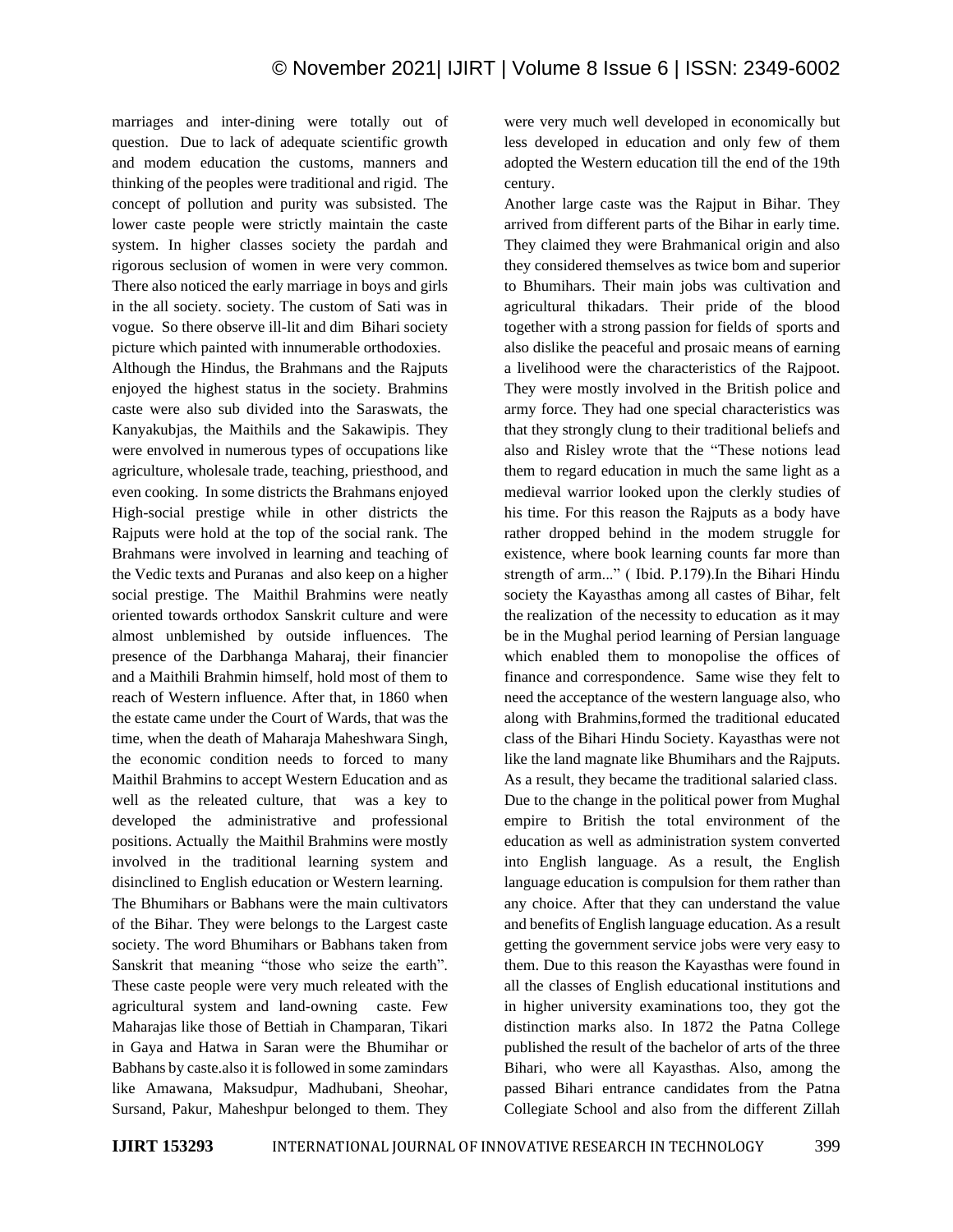Schools in Bihar, the number of Kayastha Students had increased surprisingly. As a result, this caste became the most educated caste in Bihar in the end of the 19th century. A situation which allowed them to hold numerous jobs positions in the administration and professions in the British rule.

After long period of time, the other caste people understand the benefits of English education and started to send their wards to English school and in this race the Bhumihars were the second caste to do it and followed by the Brahmins and lastly the Rajputs. In the Census report of 1911 showed that by that year, one-third of the Kayasthas were literate. Then in the next position came the Brahmans with 17 percent, in the third position Babhans (Bhumihars) with 10 percent and in the Rajputs they got 9 percent literacy. In Bihar, it was followed that the upper caste which had the resources to participate in colonial society. So, the competition for gain the benefits of the available opportunities in the colonial period was confined to the upper castes. Whereas the new opportunities provided by the colonial rules, the most of the lower castes did not posses the means or the background to take such advantages.

| Sl. no                  | Caste/Tribe/Race | Locality       | Person    | Literate(Total) |
|-------------------------|------------------|----------------|-----------|-----------------|
| $\mathbf{1}$            | Baniya           | Bihar          | 85.185    | 8.289           |
| $\overline{2}$          | Barhi            | Bihar          | 1,96,827  | 3,504           |
| $\overline{\mathbf{3}}$ | Bhuiya           | Bihar & Orissa | 5,82,434  | 4,638           |
| $\overline{4}$          | Chamar           | Bihar          | 9,19,839  | 2,775           |
| 5                       | Dhanuk           | Bihar          | 4,39,082  | 5,765           |
| $\sqrt{6}$              | Dhunia(Muslims)  | Bihar          | 1,98,150  | 2,063           |
| $\boldsymbol{7}$        | Dom              | Bihar          | 66,331    | 101             |
| $\overline{8}$          | Dosadh           | Bihar          | 11.03.564 | 4.028           |
| $\boldsymbol{9}$        | Goala(Ahirs)     | Bihar          | 27,75,583 | 32,139          |
| 10                      | Hajjam(Muslims)  | Bihar          | 29,818    | 525             |
| 11                      | Hajjam(Hidu)     | Bihar          | 3,29,624  | 4,592           |
| 12                      | Jolaha(Muslims)  | Bihar          | 50,725    | 12,199          |
| $\overline{13}$         | Kahar            | Bihar          | 4,26,3595 | 6,833           |
| 14                      | Kalwar           | Bihar          | 1,50,885  | 15,123          |
| 15                      | Kandu            | Bihar          | 4,79,663  | 9,447           |
| 16                      | Kewat            | Bihar          | 1,77,860  | 2,439           |
| 17                      | Koiri            | <b>Bihar</b>   | 11,70,775 | 26,194          |
| 18                      | Kumhar           | Bihar          | 2,57,987  | 2,317           |
| 19                      | Kunjra(Muslims)  | Bihar          | 1,48,746  | 1,366           |
| 20                      | Kurmi            | Bihar          | 7,38,697  | 29,324          |
| 21                      | Lohar            | Bihar          | 1,83,254  | 2,363           |
| 22                      | Mallah           | Bihar          | 3,30,477  | 1,449           |
| 23                      | Musahar          | Bihar          | 5,29,693  | 636             |
| 24                      | Nuniya           | Bihar          | 3,04,609  | 2,884           |
| $\overline{25}$         | Rajbansi         | Purnia         | 55,063    | 1,207           |
| 26                      | Rajwar           | Gaya           | 46,909    | 78              |
| $27\,$                  | Rauniar          | Bihar(north)   | 29,545    | 1,598           |
| 28                      | Saiyad(Muslims)  | Bihar          | 72,928    | 13,585          |
| $\overline{29}$         | Santhal(Hinhus)  | Bihar          | 23,576    | 117             |
| 30                      | Santhal(Animist) |                | 40,600    | 1.050           |
| 31                      | Sonar            | Bihar          | 1,55,192  | 10,463          |
| 32                      | Sunri            | Bihar          | 1,11,666  | 7,606           |
| $\overline{33}$         | Tanti            | Bihar          | 4,72,838  | 6,736           |
| 34                      | Teli             | Bihar          | 7.81.303  | 31,465          |

| Table 1: Education of Selected Castes, tribes or races in Bihar (Excluding Chotanagpur) as in 1911.27 |  |  |  |
|-------------------------------------------------------------------------------------------------------|--|--|--|
|                                                                                                       |  |  |  |

Its compiled and calculated from The Census of India, 1931, vol: Bihar and Orissa part I, Report Pg. 52-56 In this period the backward castes and the scheduled castes were mostly remained out of the vortex of regionalism and politics because of various reasons: 1) because of the economic weakness and the lack of resources to fall back upon, these castes mostly were unable to take part in political activities as they could not impart it. (2) As they were educationally backward. So the political consciousness thus observed at a low level. (3) due to lack of educational development led also lead to little competition in the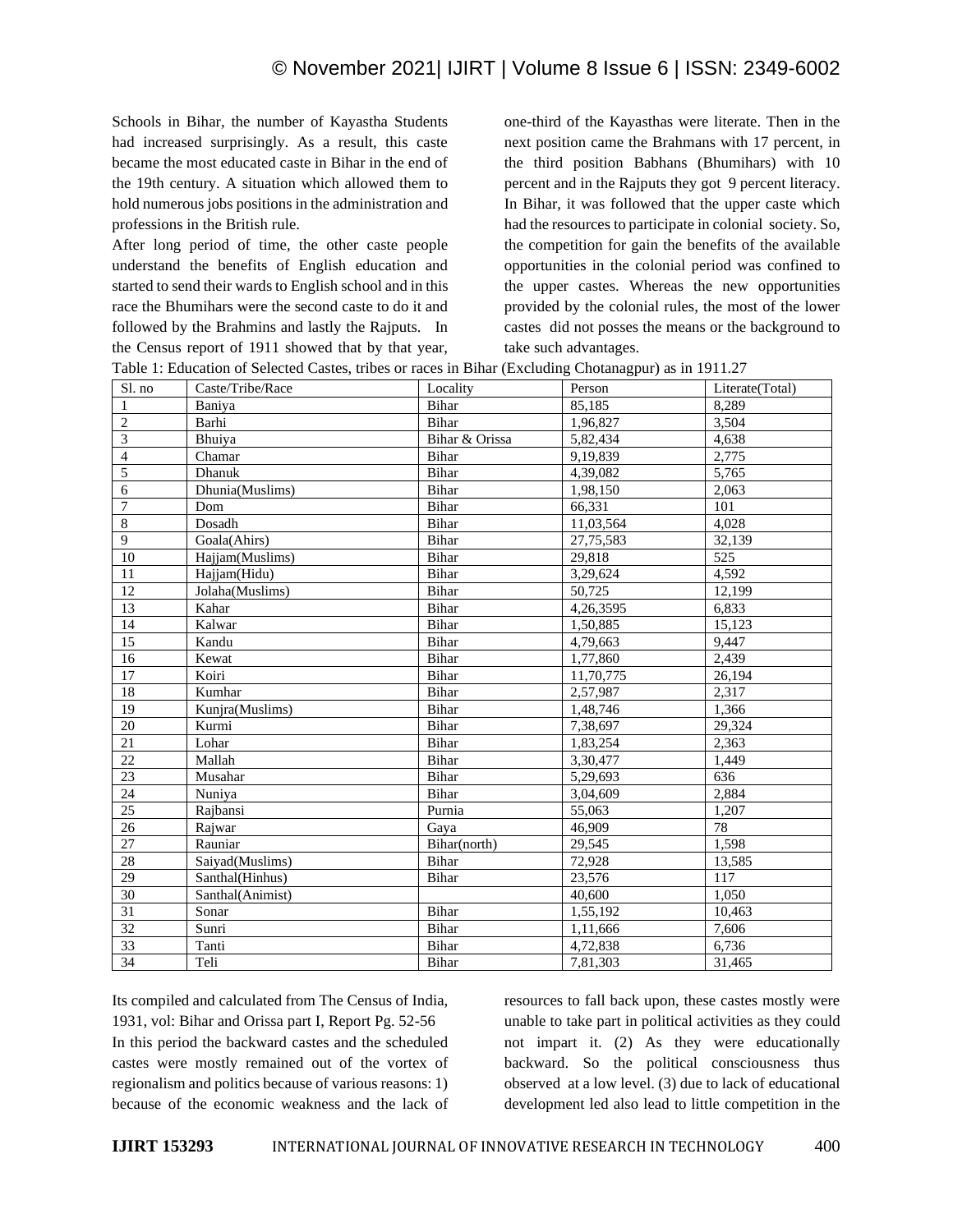job market. As a result it was one of the most important reasons which led the Kayasthas and the Muslims for demand a separate province in the coming years was absent in their case. (4) Also the castes were again sub divided into several groups and subgroups each of the groups claiming independent origin and as well as higher status in the caste hierarchy. Then they mostly unsuccessed to function as one undivided group like the Kayasthas, Rajputs and Bhumihars. (5) As living under severe painful conditions like exploitation and deprived of respectful position in the society, they were the first and foremost concerned about developing their socio-economic status.

## EDUCATION IN MUSLIMS COMMUNITY IN BIHAR

It was observed in terms of a community, in Muslims it was observed that a greater response to new education system, which was proved to be a crucial factor to the appearance of their strong presence in the Bihari society. These factors were relatively advanced attitude of the Muslims had historical as well as sociological reasons. While Hindus community comprised almost 86 % of the population, whereas centuries of Muslim rule had left Bihar with a Muslim population only totalling over 14 % of the whole. In the Bihar, the Muslim community was widely diverse role. They present both inoccupation and in the role which it played in the Bihar society. Nearly about fifty % of them were of foreign origin being descendants of the numerous waves of Muslim invaders of the region, it includes Afghans, Pathans, Iranis and Mughals. The rest portion were converts from Hinduism. It was already discussed that from the time of Mughal rule, the Bihar formed a Subah of the Mughal empire and the Muslims community were the ruling groups of people of the Bihar. The Hindu society people were worked under the Muslim landholders and the also the Hindu merchants and landed aristocracy had Muslims in their employment. Thus, mixed society was generated which insular and stagnant and the social equilibrium was seldom hampered. Although there observed a thin mantle of Persian Culture which had been thrown over the Bihar, because the Persian language became the language of the court, of public business & diplomacy. The educated Muslim caste people held that time most of the administrative posts. Also, they had Land and became Landlords. The Shias, a Muslim group of people had a tradition of education and that's why they were the Principal administrators at the time of the Mughal rule. As the high literacy rate in among the Shiahs qualify them to understand the value of Education. In the Wahabi period uprising, the Muslims had played a prominent role. The British Government cautiously took up a policy of appeasement for the Muslims as they attributed the Wahabi uprising to educational neglect of the Muslims community. Under the British system of education, the British Government took various steps to bring more and more Muslims in education system. The proclamation of such steps on the Muslim mind was far reaching. The Muslims community slowly started to believed that if we became loyal to the British Government the Government was earnest in its efforts to help them if they put forward there any claims. But the failure of Sepoy Mutiny and Wahabi movement, it was led the Muslim gentry, including some of belonging to Wahabi families of Patna, to establish the English medium Schools. This new group of people started in Bihar a new era of education. Eschewing the pro-Wahabi and the Sepoy family sentiments, they also showed extraordinary capacity to adopt new and sophisticated method. It was very interesting that almost all of them studied law in Britain in the 1890s like, Syed Ali Imam, Syed Hasan Imam, Mazar-ul-Haque etc. it was very remarkable point that the position of Muslim community in the Bihar was very high as compared to the Bengal. The percentage of the literacy among the Hindus &Muslims of Bihar was 4%, so they were at the same educational level. 80 out of everyone thousand Muslims were townsmen, in Bihar and Orissa, as compared with 36 in Bengal. Due to educational advancement of Muslims community in Bihar, the Muslims on this reason were considered the upper class like the 'Brahmans of Bihar'. The Muslims townsmen of the Bihar, due to this, were in a position to Take part significant role in local politics. So the Bihari society presented a definite contrast in compared to the contemporary Bengali society. The lower strata of the Muslims - the Hajjams, Dhunias, Jolahas etc. had got very little education, which was showed in the table: 1. So, they like their Hindu counterparts. They did not take part in the race for gaining the job opportunities. That was the Muslim aristocracy and the upper middle class who were major contenders along with Kayasthas for employment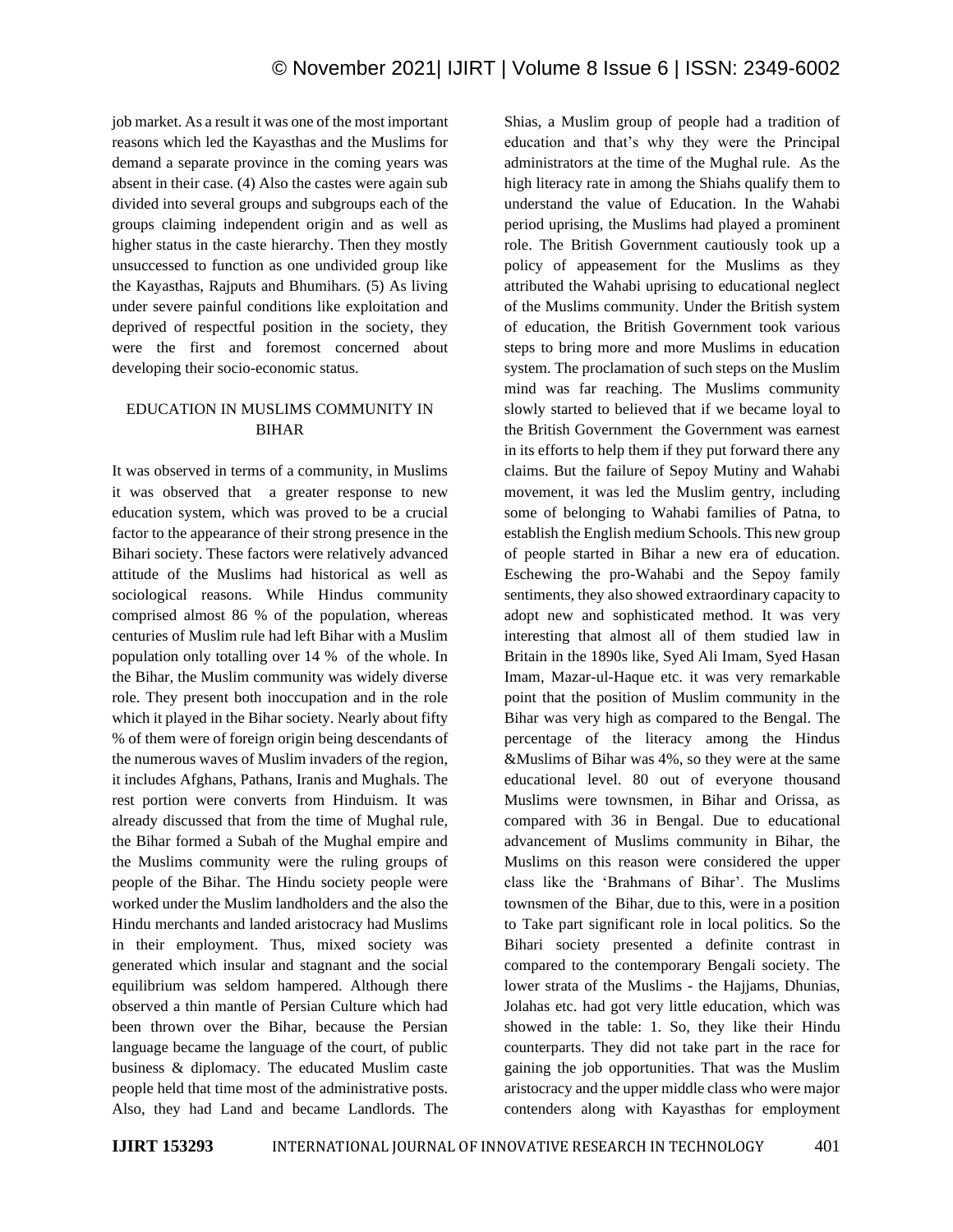under the Government job. After the year 1870s onwards, this class also take part a major role in Bihari politics and society.

Bihar didn't have any Calcutta like town of its own. The major towns of Bihar in the 19th century were extensions of villages due to social relationships. Settlements were generally on case lines. The cities like Patna, Muzaffarpur, Monghyr and Bhagalpur which were mostly dominated by local Zamindars confirmed the existing social relationships and didn't show any type of potential for innovations and the change. The village life of the Bihar was characterized by firmness, very little of education and the lack of mobility resulted in little connection of the rural population with political ideas of the elite class. The fair fields of the Bihar and Orissa region served as a hinter-land during British colonial commerce and were far behind from Bengal in education, became happy hunting ground for the surplus of Bengali population. The two provinces showed a free utilizing area for the people of the Presidency. The Bengali people started trickling to Patna in the 1860s. then gradually, the drip became a deluge & by the end of the century they had virtually colonized in the Patna.

#### **CONCLUSION**

Bihar was one of the glorious region in culture and education in Asia. But slowly this region lost its historical magnificent due to too many reasons and the social caste system was one of the main factor. Due to this caste system the Kayasthas and Muslims Bihari community became much more educated and elite class in Bihar. The British Government try to develop the education system in this region specially for Bihari community and opened too many schools. But aversion to modern education leaves them far behind. As a result, they lag far behind in getting government jobs and social development. But at the same time Bengalis welcomed the modern western education and they not only developed their own social, cultural and economical status but also got most of the government job.

### REFERENCES

- [1] The Bengal Records, 1782-1807
- [2] H. Coopland, Bengal Gazetteer, Manbhum, 1911
- [3] Abstracts of the proceedings of the Council of the Governor- General of India assembled for the purpose of making laws and regulation.
- [4] Bengal Administration Reports, 1871- 72, 1911- 12.
- [5] A handbook of the Bihar and Orissa Provincial Records, 1791-1859.
- [6] Bihar and Orissa Administration Report, 1912-13.
- [7] Hunter, W.W., A Statistical Account of Bengal, 5 Vols., First Published in London,1877, Reprint in India, N. Delhi, 1976.
- [8] Banerjee D.N. (1943), The administrative system of the East India Company in Bengal (1765- 1774), London.
- [9] Bihar and Orissa Police Manual, Vol.- I.
- [10] Parliamentary Papers and Legislative Dispatches.
- [11]Buchanan, Francis, An Account of District of Bihar and Patna in 1811-12, Vol. II.
- [12] Debates of Bihar Legislative Assembly.
- [13]Ahmad, Qeyamuddin (1988), ed., Patna Through the Ages, Glimpses of History, Society and Economy, Commonwealth Publishers.
- [14]Chowdhary B.B. (1964), Growth of Commercial agriculture in Bengal (1857-1900), Calcutta.
- [15]Chandra Bipin (1972), The rise and fall of economic nationalism in India, Delhi.
- [16]Rai Choudhary, C.P. (1964), The Making of Modern Bihar, Patna.
- [17]Datta K.K. (1957), History of Freedom Movement in Bihar, Patna.
- [18]Das, A.N. (1992), The Republic of Bihar, Penguin Books.
- [19]Diwakar, R.R., Bihar Through the Ages, KPJRI (reprint), Patna.
- [20]Desai (1959), Social Background of Indian Nationalism, Bombay.
- [21]Malley, L.S.S. O, History of Bihar, Bengal and Orissa under the British Rule, London.
- [22]Mahatma Gandhi (1957), The Constructive Programmes, Ahmedabad.
- [23] Mishra G. (1970), History of Bihar (1740-1772), Munshi Ram Manoharlal.
- [24] Nambisan, V. (2000), Bihar in the Eye of the Beholder, Penguin Books.
- [25] Pathak, Prabhunath (1988), Society and Culture in Early Bihar, Commonwealth Publishers.
- [26]Lois Fischer (1956), The Life of Mahatma Gandhi, New York.